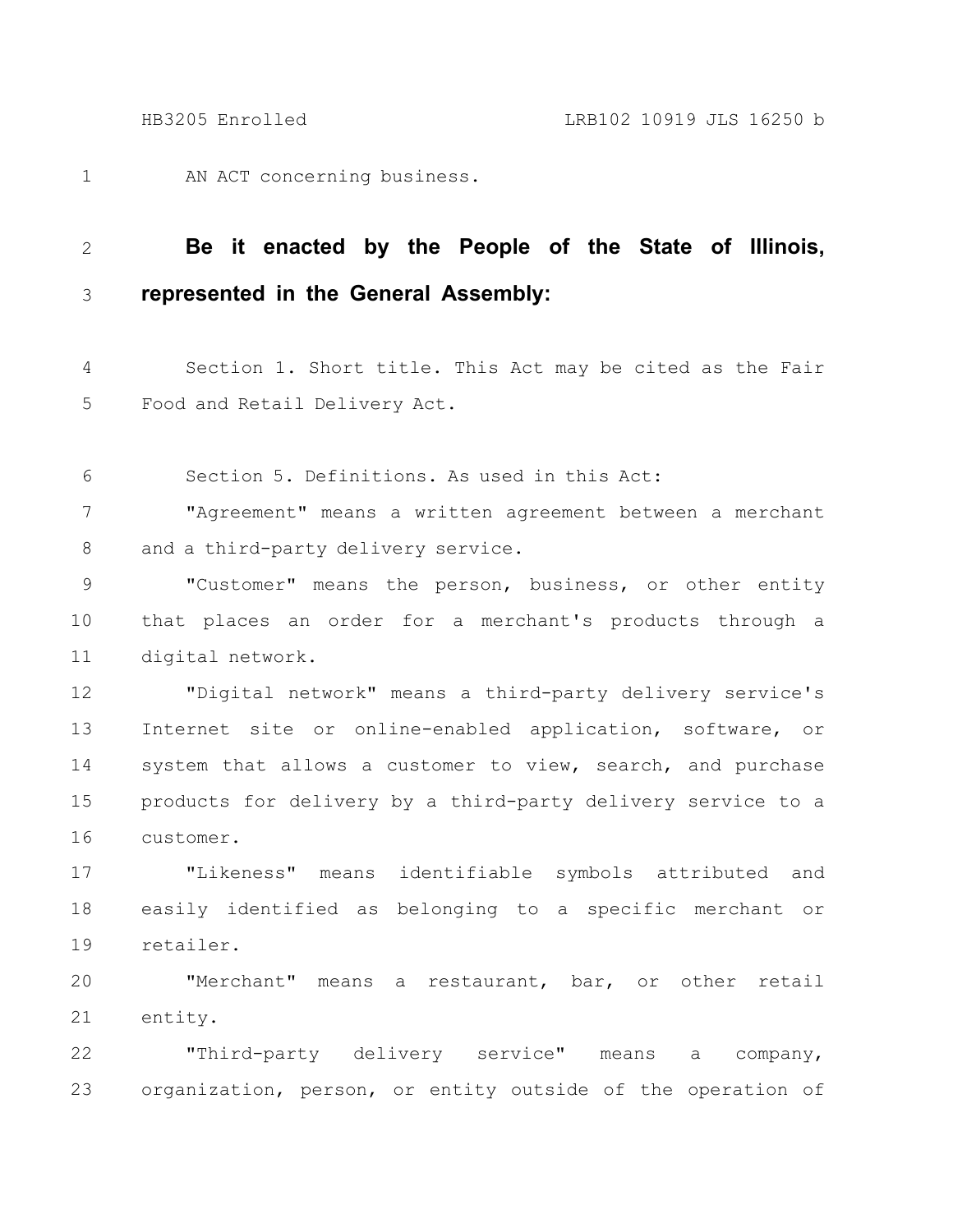HB3205 Enrolled - 2 - LRB102 10919 JLS 16250 b

the merchant's business, not wholly owned by the merchant, that provides delivery services to customers through a digital network. 1 2 3

"Third-party delivery service driver" means an individual that provides delivery services on behalf of a third-party delivery service to customers. 4 5 6

Section 10. Third-party use of merchant likenesses and delivery. A third-party delivery service may not purchase or use the name, likeness, registered trademark, or intellectual property belonging to a merchant, and may not take or arrange for the pickup or delivery of an order from a merchant through a digital network, without first obtaining written consent from the merchant. 7 8 9 10 11 12 13

Section 15. Indemnity agreements void. An agreement between a merchant and third-party food delivery service for the provision of limited third-party delivery services entered into or renewed after the effective date of this Act may not include a provision that requires a merchant to indemnify a third-party delivery service, an independent contractor of the third-party delivery service, a third-party delivery service driver, or a registered agent of the third-party delivery service for any damages or harm partially or wholly caused by or resulting from the third-party delivery service, an independent contractor of the third-party delivery service, a 14 15 16 17 18 19 20 21 22 23 24